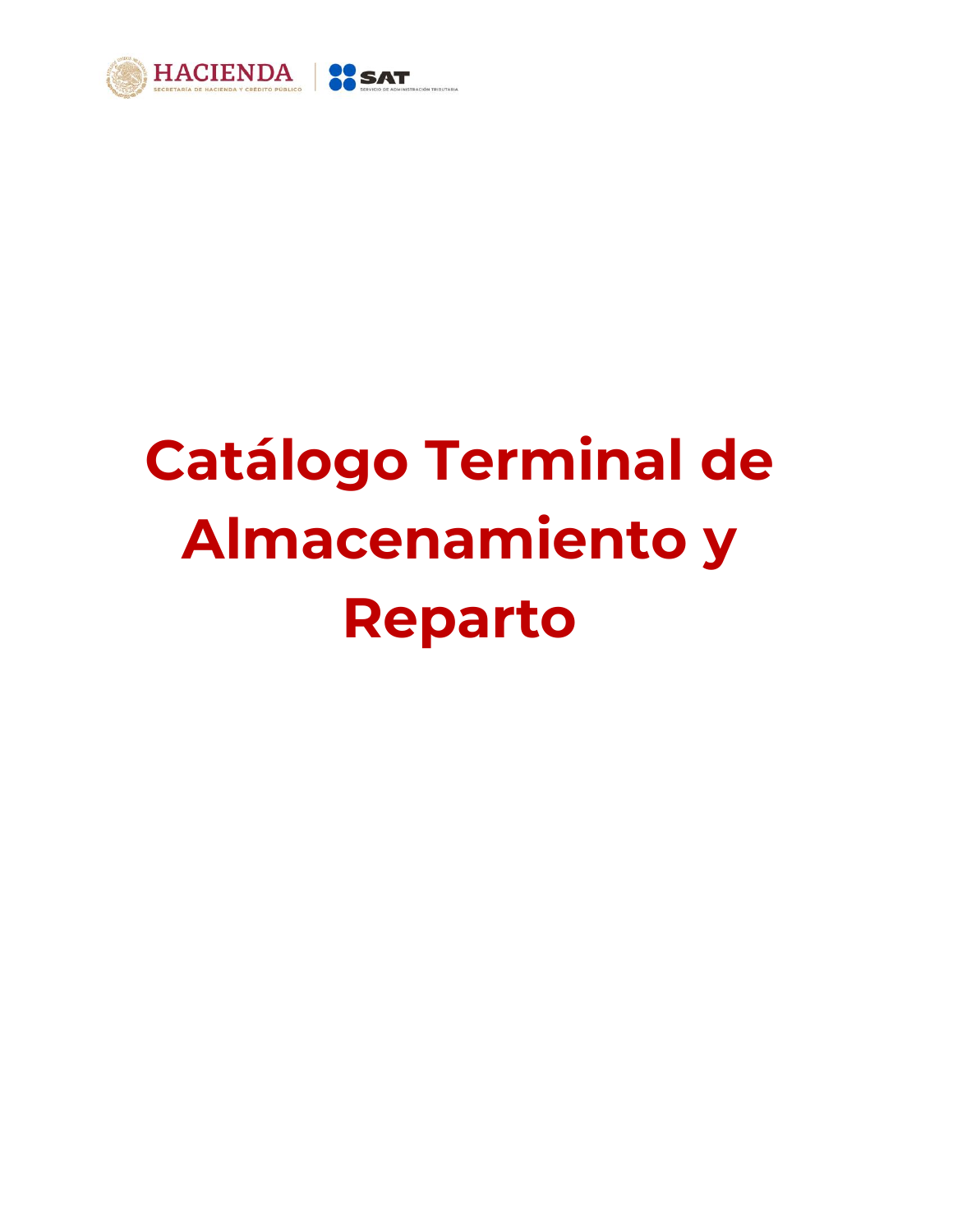



| <b>NORTE</b>         |                |                        |  |
|----------------------|----------------|------------------------|--|
| <b>NOM TAR</b>       | <b>CVE TAR</b> | <b>REFINERIA ABAST</b> |  |
| CADEREYTA            | 602            | <b>CADEREYTA</b>       |  |
| SAN RAFAEL           | 603            | <b>CADEREYTA</b>       |  |
| STA, CATARINA        | 604            | <b>CADEREYTA</b>       |  |
| <b>MONCLOVA</b>      | 605            | <b>CADEREYTA</b>       |  |
| NVO. LAREDO          | 606            | CADEREYTA              |  |
| <b>SABINAS</b>       | 607            | <b>CADEREYTA</b>       |  |
| <b>SALTILLO</b>      | 608            | <b>CADEREYTA</b>       |  |
| <b>REYNOSA</b>       | 609            | <b>CADEREYTA</b>       |  |
| CHIHUAHUA            | 611            | <b>CADEREYTA</b>       |  |
| CD. JUAREZ           | 612            | <b>CADEREYTA</b>       |  |
| <b>GOMEZ PALACIO</b> | 613            | <b>CADEREYTA</b>       |  |
| DURANGO              | 614            | <b>CADEREYTA</b>       |  |
| PARRAL               | 615            | <b>CADEREYTA</b>       |  |
| CD. MADERO           | 620            | MADERO                 |  |
| CD. MANTE            | 621            | MADERO                 |  |
| CD. VICTORIA         | 622            | MADERO                 |  |
| CD. VALLES           | 623            | MADERO                 |  |
| MATEHUALA            | 625            | CADEREYTA              |  |

| <b>VALLE DE MEX</b>     |                |                        |  |  |
|-------------------------|----------------|------------------------|--|--|
| <b>NOM TAR</b>          | <b>CVE TAR</b> | <b>REFINERIA ABAST</b> |  |  |
| <b>TOLUCA</b>           | 657            | TULA                   |  |  |
| <b>ACAPULCO</b>         | 664            | <b>SALINA CRUZ</b>     |  |  |
| <b>CUERNAVACA</b>       | 665            | <b>TULA</b>            |  |  |
| <b>IGUALA</b>           | 666            | TULA                   |  |  |
| <b>CUAUTLA</b>          | 669            | <b>TULA</b>            |  |  |
| <b>TAR NTE, S.J.I.</b>  | 695            | <b>TULA</b>            |  |  |
| TAR O AÑIL              | 696            | TULA                   |  |  |
| <b>TAR SUR BARRANCA</b> | 697            | <b>TULA</b>            |  |  |
| AZCO 18 MZO             | 699            | TUI A                  |  |  |

| OCCIDENTE                |                |                 |  |
|--------------------------|----------------|-----------------|--|
| <b>NOM TAR</b>           | <b>CVE TAR</b> | REFINERIA ABAST |  |
| <b>GUAD. EL CASTILLO</b> | 627            | SALAMANCA       |  |
| <b>MANZANILLO</b>        | 628            | SALINA CRUZ     |  |
| MAZATLAN                 | 629            | SALINA CRUZ     |  |
| GUAD, ZAPOPAN            |                | SALINA CRUZ     |  |